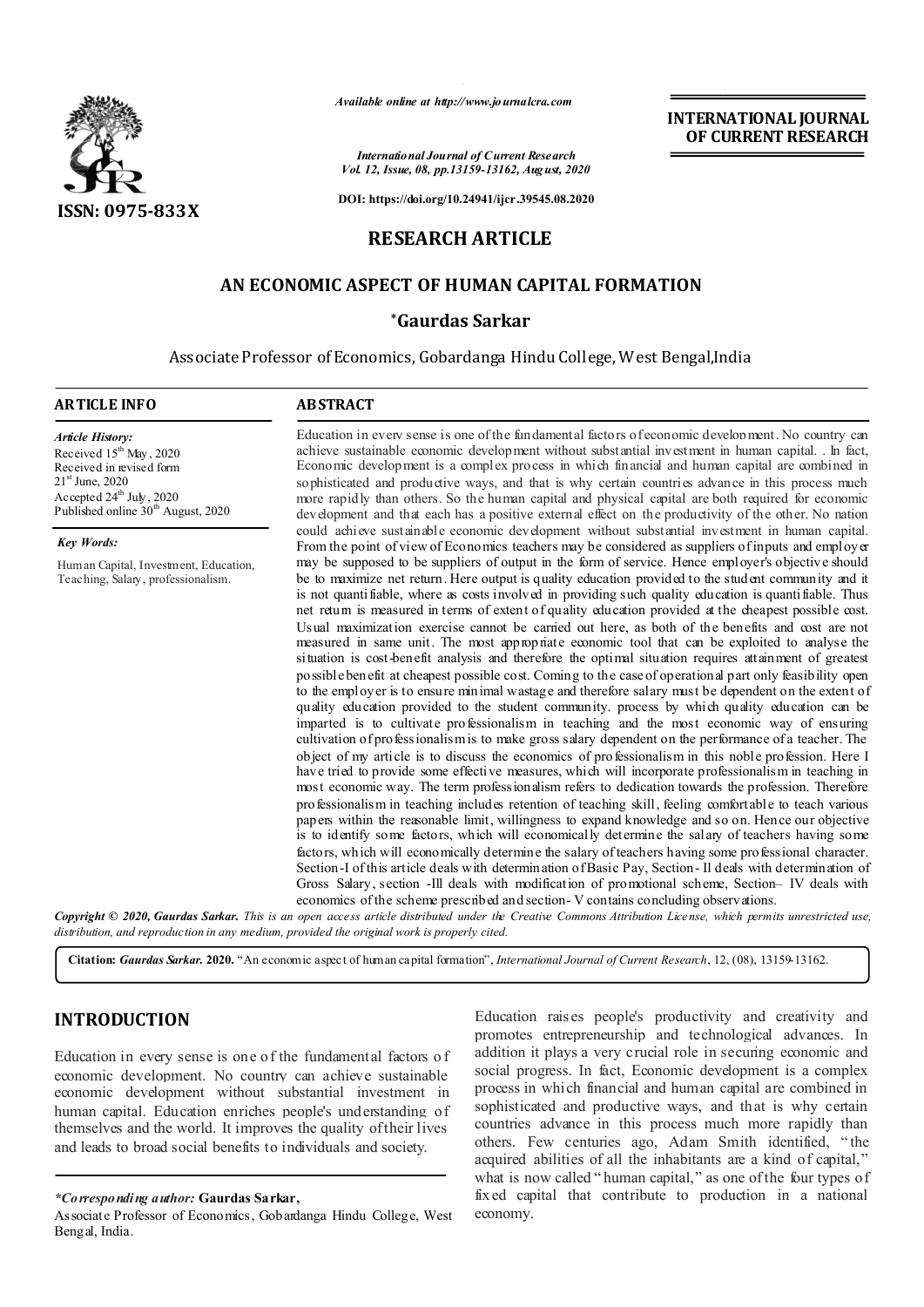Some economists began to wond er i f poor countries might be poor because they lacked human capital. They deduced that rich countries devastated in World War II were able to quickly employ massive amounts of new physi cal capital, while the poorest countries seemed unable to successfully utilize even small amounts. They theorized that a nation's capability to productively use physical capital is a function of its level of human capital and that if human capital does not increase along with physical capital, then economic development cannot proceed. In addition, it is notified that human capital is more likely to be the constraint to development because foreign investors are eager to invest in physical capital, but not in human capital. Economists now accept that investment in education, or human capital, is an important element in the economic development process Actually, the human capital and physical capital are complementary and education has both direct and indirect effects on national income. So the human capital and physical capital are both required for economic development and that each has a positive external effect on the productivity of the other. No nation could achieve sustainable economic development without substantial investment in human capital.

Teaching is said to be a noble profession and at the present moment it is a lucrative job too. On the other hand teaching community has become an object of criticism. There are several reasons of such criticism. Before 70's teachers were respected by everyone Now a days they are accused of lacking their devotion and honesty to the profession, irregular attendance, unwillingness to take scheduled classes. Some of them are reluctant to extend co-operation with their students They are not sincere in evaluating answer scripts. They are more keen in giving tuition and money making. In order to make teachers more professional rather than commercial UGC has adopted some reform measures by linking promotion to mandatory participation in orientation programme and refresher courses or doing Ph.D. dissertation. Majority of the teaching community could not welcome th em and tried to find faults with them. I also raised the question whether they will actually make us professional. Given the fact that the employer cannot perfectly monitor the actions of the teachers their salary should be determined objectively. Dr. Tarun Kabiraj in his article entitled "An Incentive Based Salary of A Teacher" (2003) has identified som e variables like proportion of total working days in a year a teacher was present, proportion of classes a teacher had taken out of the scheduled number of classes, teacher's t eaching capability reflected in the results of the board or university examination, students evaluation of a teacher, evaluation by the nearest boss and research activities carried out by a teacher to determine the gross salary of a teacher. All these are in tune with the UGC guidelines and one can easily find faults with these variables. The performance of a teacher is such a thing that the proportion of total working days in a year he was present is necessary but not sufficient to produce quality out put in terms of effective teaching. Same is the case for proportion of classes taken by a teacher in a year. Taking classes is necessary but not sufficient to impart effective education to the students. Hence performance and thereby salary of a teacher should not be determined by the consideration of proportion of total working days in a year a teacher was present and / or proportion of classes taken in a year. Coming to the case of teaching capability and related efforts we note that results of board or university examination does not reflect the extent of

teaching capability of a teacher wh enever students take tuition from their private tutors. Results actually become then the fruits of combined efforts devoted by teachers serving in institute as well as by private tutors. So results, at least in what way Dr. Kabiraj has suggested, should not be taken into account while we are going to determine salary of a teacher. As regards evaluation made by students theoretically nothing can be opposed. But problem lies with the implementation part. If students of an institute come to know that a teacher's salary is dependent on their evaluation there is every possibility that a teacher becomes a victim of politics. Therefore students' evaluation should be made impartial and free from corruption. It is next to impossibility. Here teacher must be compensated by evaluation made by other sets of students. Similar is the case for evaluation by nearest boss. It is also not free from personal and/or political association. A Teacher's salary should not depend on liking or disliking of the boss. T he object of my article is to discuss the economics of professionalism in this noble profession. Here I have tried to provide some effective measures, which will incorporate professionalism in teaching in most economic way. The term professionalism refers to dedication towards the profession. Therefore professionalism in teaching includes retention of teaching skill, feeling comfortable to teach various papers within the reasonable limit, willingness to expand knowledge and so on. Hence our objective is to identify some factors, which will economically determine the salary of teachers having some factors, which will economically determine the salary of teachers having some professional character. Section-I of this article d eals with determination of Basic Pay, Section-Il deals with determination of Gross Salary, section -Ill deals with modification of promotional scheme, Section– IV deals with economics of the scheme prescribed and section- V contains concluding observations.

#### **Section-I: Determination of Basic Pay:**

There should of course be some desired minimum qualification for a particular position in the job. This minimum qualification would vary depending on the particular position in the job and it will determine the basic p ay of the concerned teacher. As in between two revisions of pay scale there occurs inflation and Deamess Allowance is given at a uniform rate throughout a specific period of time following a galloping pattern, this basic pay should be revised depending on the rate of inflation. In order to compensate a teacher p roperly in the face o f in flation basic pay should be revised by taking into account the Cost of Living Index (CLI). .Let us consider that depending on the both absolute and relative importance of the job a basic pay  $\alpha_0$  has been fixed per month. After certain time period t, if it is found that the CLI has become  $(1+h)$ % then there should be *h* % increase in the basic p ay  $\alpha_0$ . Thus the required basic pay would be:  $\alpha_i = \alpha_0 (1 + h/100)$ .

#### **Section-II: Determination of Gross Salary:**

The basic pay prescribed in section I should be the Gross Salary at the Starting year t. After getting this Gross Salary at the starting year there arises the qu estion of annual increment. The amount of increment should be based on a teacher's satisfactory performance. Now there are several factors that will capture a teacher's satisfactory performance. Let us discuss them one by one.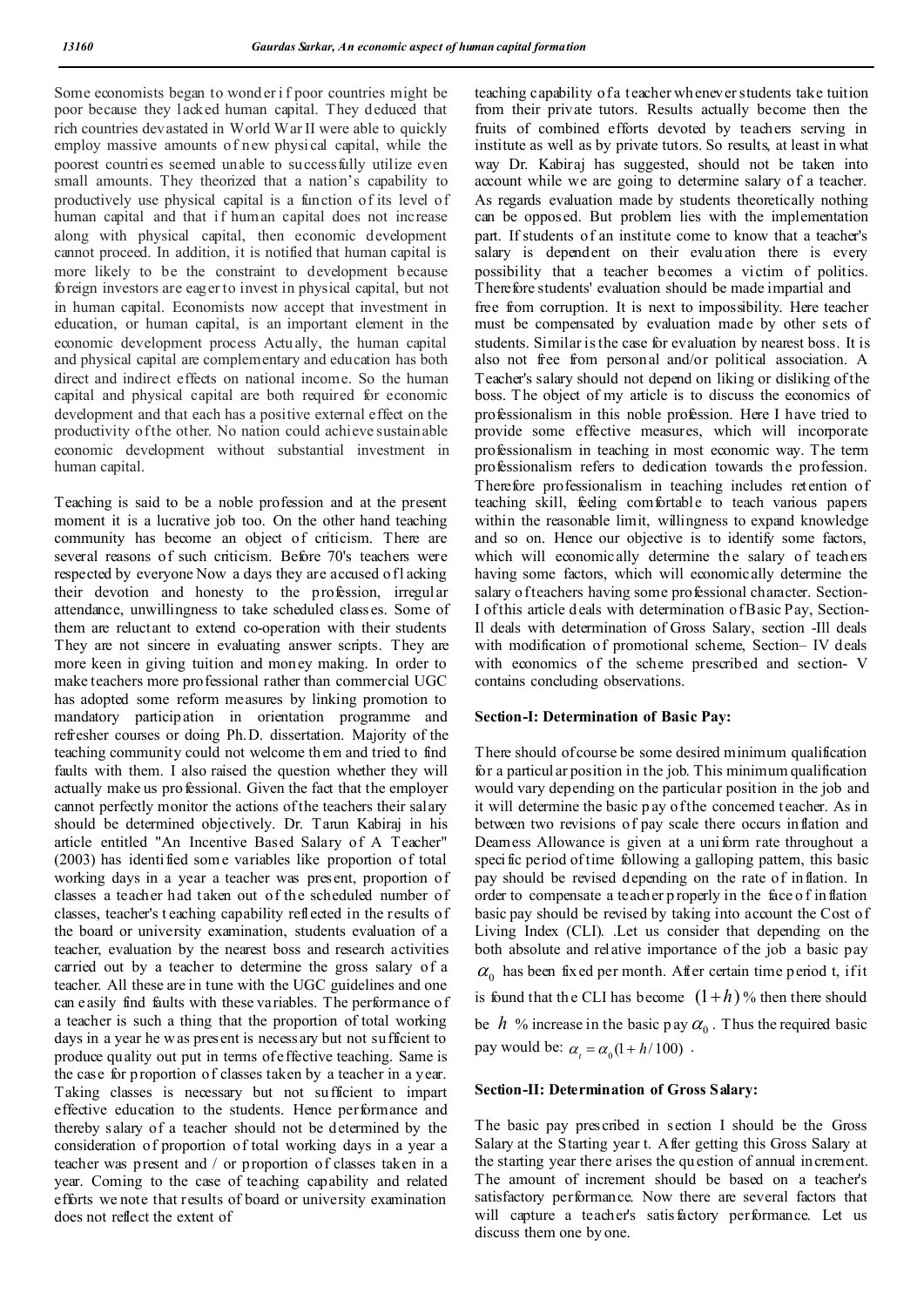Retention of teaching skill: Before giving increment it should be checked whether he has retained his teaching skill. For this he is to be engaged for some time in other two institutions of distinctly different standard. If we classify the educational Institutions into three categories viz reputed institution, average institution and below average institution, including his original institution he will have to teach students of three institutions and be consequently evaluated by three distinct set of students. It is a fact that evaluation made by students of a reputed institute will provide a better indication of his teaching skill. Hence scores obtained in three distinct cases should be given varying weights. Giving  $\gamma_1$  weight to score obtained from a reputed institution,  $\gamma_2$  weight to score from an average institution and  $\gamma_3$  weight to score from below average institution, given that  $\gamma_1 + \gamma_2 + \gamma_3 = 1$  and expressing weighted average of three scores as percentage of total m arks awarded in an evaluation we will get a measure of degree of retention of his teaching skill. Let us call this percentage to be  $X_1$ . Higher the value of  $X_1$  higher would be the degree of retention of teaching skill.

**Comfort ability to reallocation of papers:** As a teacher one should be capable of teaching various papers within his reasonable limit and in no w ay he should express his inability or discomfort while he is entrusted to deal with a different paper. Such inability or discomfort is clearly against the character of a dedicated teacher. Hence before giving increment a teacher's comfort ability towards re- allocation o f paper is to be checked as higher degree of com fort ability will indicate his higher degree of satisfactory performance. This comfort ability is to be tested by assigning two different papers to him while he is being engaged in other two institutions and with this assignment the variable  $X_1$  can be converted into  $\hat{X}_1$ 

**Willingness to expand knowledge**: So far as teaching is concerned willingness to expand knowledge is very much essential and it is reflected through carrying out research work, publication or papers or articles, attending seminar, guiding research work and so on. At present UGC guidelines have incorporated all of them by linking them with promotion to higher scale. Moreover guiding research works would make a University teacher eligible to be promoted to higher scale. Undoubtedly all these are Supposed to lead to h ave expansion of knowledge. But what is actually happening in majority of the cases is that quality o f research work has d rastically come down. Research h as lost its true spirit and it has happened due to the existing norms or guidelines of UGC. By this kind of argument I don't want to mean that no quality research work is coming out Being the victim of the situation one is compelled to follow such escape route. Therefore in my opinion carrying out research work and guiding research work should be associated with the salary of a teacher in a stringent fashion. Here a research work in his own field of Specialization should be encouraged. A quality research should be that work which has its Contribution either to the practical field of application or to the academicians by shaking their thoughts and ideas. If promotion is held up due to lack of a Ph.D. degree, obviously a vicious racket would sure to develop. Hence research work should provide little financial benefit so that those who are keen on carrying out research work g et encouraged and quality of work can be ensured. If it is taken for granted that completion of a good quality research requires at least five

years, number of years of service rendered divided by five would give us the optimal number of research work to be carried out. Now number of research work actually completed divided by the optimum number of research work to be done would give us the index of a teacher's performance in the field of research work and that is actually captured by five times number of research work completed divided by number of years o fs ervice. Let us call it to be  $\chi^2$  Analogous reasoning

can also be applied in case of publication of p apers or articles and taking that publication of at least two articles or papers in a year is optimal we can define  $\hat{X}_i$  as ratio of number of articles

or papers published to twice the number of years of service and this would capture a teacher's performance in the field of publication of articles or papers. As guiding more than two research scholars at a time results in qualitative degradation of research work let us assume that guiding two research scholars at a time is optimal. Hence two and half times number of research works guided divided by number or years or service would give us an index of a guide's performance in the field o f guiding research work Let us take this index to be  $\hat{x}$ . At

present to be promoted to a higher s cale a teacher must face a screening Committee that will evaluate his performance on the basis of, among a number of criteria, number of seminar papers presented. Taking that at least two seminar papers must be presented in an academic year we can define  $\hat{X}_5$  as number of seminar papers presented divided by twice the number o f years of service. Now the formal model which may be utilized to determine a teacher's gross salary at  $(t + r)$  th period o f time is as follows:

$$
S_{t+r} = \alpha_t [1 + \beta_1 \hat{X}_1^{t+r} + \beta_2 \hat{X}_2^{t+r} + \beta_3 \hat{X}_3^{t+r} + \beta_4 \hat{X}_4^{t+r} + \beta_5 \hat{X}_5^{t+r}]
$$

Where  $\beta$  coefficients are the relative importance or weights of the associated factors in determining gross salary. As our objective is to make gross salary dependent on satisfactory performance weights should be given accordingly. Maximum weight is to be given to evaluation made by stud ents and diminishing weights should be attached to research work, publication of papers or articles, guiding research work, attending seminar respectively. Hence  $\beta_1 > \beta_2 > \beta_3 > \beta_4 > \beta_5$  and the reason of attaching maximum weight to evaluation made by students is that students are the best judge of a teacher's performance. Regarding weights more than fifty percent weight is to be given to evaluation made by students and research work carried out by a teacher as they constitute the most effective components of measuring rod of s atisfactory p erformance o f a teacher. Further it is to be kept in mind that the sum of weights must be equal to unity.

**Section-Ill: Promotion:** In case of promotion to higher scale at present we are following discriminating approach based on the entry point .A post Graduate teacher serving in school is subject to one kind of promotional scheme and a college teacher is subject to a different promotional scheme. In case of colleges and univ ersities we have discrimination too. While in colleges there is no provision of joining a post of higher s cale, it is possible in case of university and the norm for such recruitment is sometimes quite relax able. Here comes the question of discrimination, Some may argue in favour or such discrimination but my evil spirit can't help being critical on